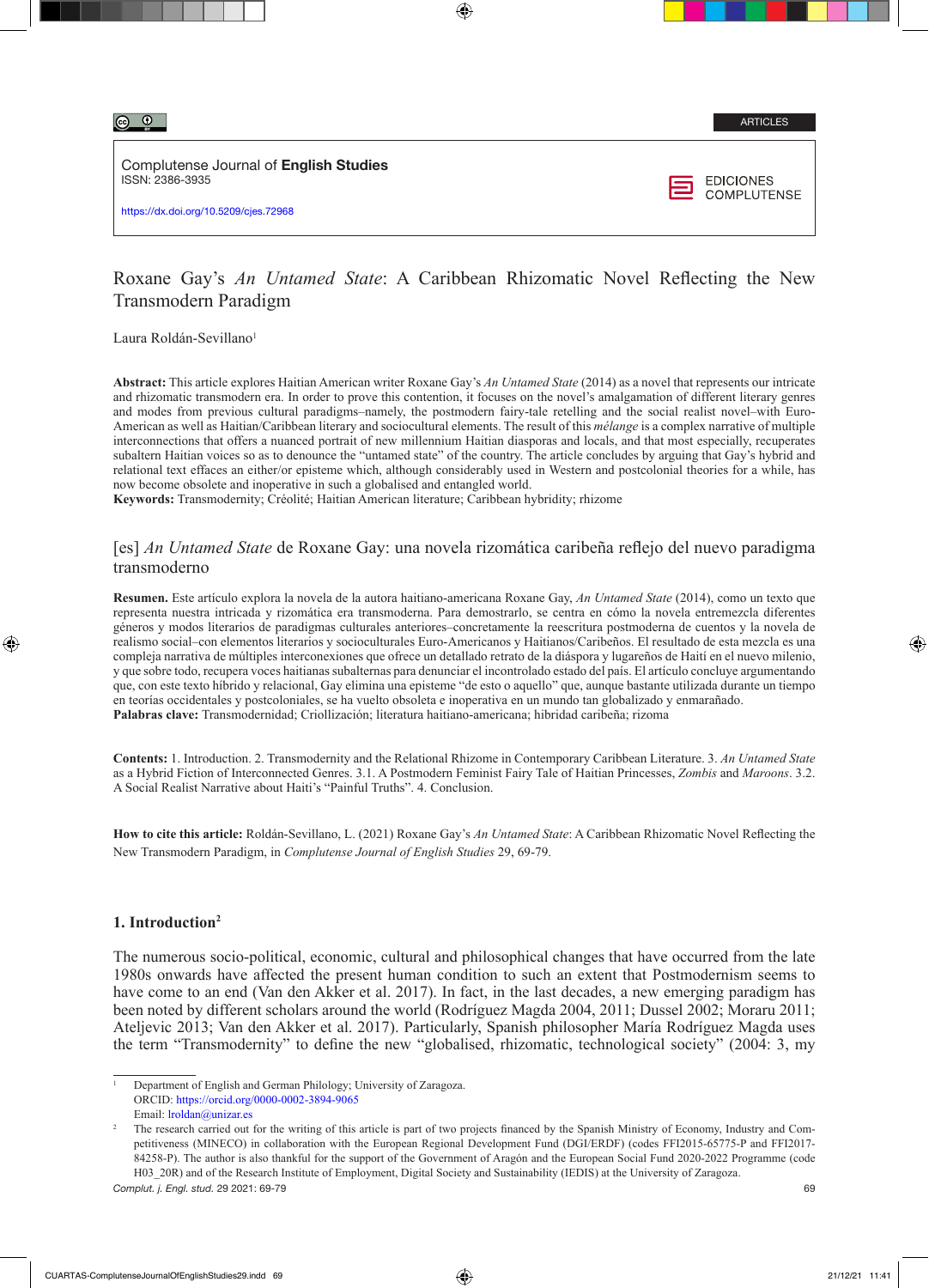translation) which results from the dialectical synthesis and overcoming of Modernity and Postmodernity (33). Other thinkers regard the new paradigm as a change from a culture of egology and self-centredness to a culture of ecology and ethical interconnectedness (Moraru 2011) and, most particularly, as an opportunity to recuperate Third World (hi)stories through the dismantling of the centre/periphery binary promoted by Western Modernity and Postmodernity (Dussel 2002).

Although it is true that a homogenised definition for the new paradigm shift has not yet been provided, what is evident is that literary works are responding to the current cultural transformations. In her debut novel *An Untamed State* (2014), Haitian American writer Roxane Gay's particular treatment of hybridity and interrelatedness could be deemed as representative of the intricate transmodern times. In this narrative, Gay articulates through her female Haitian American protagonist a portrayal of the ambivalent relationship that the US-born children of many Haitian immigrant parents maintain with their progenitors' homeland. On the one hand, this character loves Haiti for it is a familial *locus* that brings memories of her childhood. But, on the other, she hates it because it is in part a "tropical apocalypse" (Munro 2015) of rampant sexual violence, poverty, crime alongside fratricidal (class and nationalist) conflicts in which both the Global North and Haiti's locals and diasporas are involved (Girard 2010). It is my contention that, through the complication of its protagonist's fluid diasporic identity–moulded by her transnational reality plus her conflicting relationship with the homeland–and through the recovery of Haitian subaltern voices disregarded by their own nationstate and the Western world alike, in line with the new cultural shift, Gay dismantles same/other and centre/ periphery dichotomies rooted in the discourse of Western Modernity and postcolonial nationalism.

Precisely, the aim of this article is to demonstrate that, in order to efface those binarisms, Gay creates a hybrid novel of interconnections which combines and transcends literary genres and motifs coming from the Euro-American and Haitian tradition as well as aesthetic modes (postmodern retelling and social realism) from previous cultural paradigms. The result of this amalgamation, I will argue, is not a playful pastiche but rather, a complex relational narrative which reproduces the interconnected, rhizomatic and mixed nature of the Caribbean defended by Édouard Glissant (1989, 1997) and other critics of the *Créolité* movement emerged at the advent of the transmodern era, which so well evidences the current relational change in global culture theorised by Enrique Dussel (2002). Thus, in order to expand the scarce literary criticism on *An Untamed State* and to bring new insights to the current debates around the conceptualisation of contemporary fiction in the context of the new global paradigm shift, this article ultimately aims to prove that Gay's hybrid novel mirrors and reflects on the current intricate globalised world where the dichotomous either/or episteme seems to have become inoperative.

#### **2. Transmodernity and the relational rhizome in contemporary caribbean literature**

Since 1989, María Rodríguez Magda has observed the rising of a new paradigm in the First World which originated around the fall of Berlin Wall and was confirmed after the 9/11 attacks (2011: 2-4). She calls this "global shift in consciousness, economics, politics, and human relations" (Ateljevic 2013: 215), "Transmodernity" because to her, the prefix "trans-" ultimately holds the defining characteristics of our contemporary society such as constant transformation, transmissibility of information in real time, transgenic experimentation, transculturalism as well as transnational occurrences and immigration (Rodríguez Magda 2011: 6). Likewise, this prefix makes clear Rodríguez Magda's contention that Transmodernity is not a rupture with preceding paradigms (Modernity and Postmodernity) but rather, a continuation and transcendence of their premises (2004: 8).

Croatian academic Irena Ateljevic concurs with Rodríguez Magda's idea that the current paradigm shift is based on the overcoming of both Modernity and Postmodernity while "drawing elements from each" (2013: 203), and to some extent so does Enrique Dussel. This Mexican philosopher and historian, whose theorisations about Transmodernity coincidentally ran parallel with Rodriguez Magda's own conceptualisation, believes that the mind-shift produced by globalisation in the last years opens up a "cultural horizon" beyond Modernity and Postmodernity (2002: 221). However, in contrast to Rodriguez Magda, Dussel regards the advent of the new paradigm in a non-Eurocentric light that boosts a necessary decolonial critical thinking. In his view, Transmodenity is a new and promising "multicultural, versatile, hybrid, postcolonial, tolerant and democratic" (236) project which strives for the resurfacing of those Third World or subaltern cultures "depreciated or unvalued" by the universalist pretentions of Western Modernity and Postmodernity (224). Accordingly, Dussel deems the transmodern project framed in our globalised world as a paradigm no longer grounded on the centre/ peripheries binary promoted by Western discourses, which can recover disregarded living cultures through the establishing of horizontal relationships between the Global North and South (Martín Alcoff 2012: 63).

In the literary field, writers are responding to the challenges of the transmodern era by generating new forms sometimes difficult to categorise with a single label owing to their employment of "new stylistic, generic and/or modal forms" that result from the relational "accumulation and intermingling" of former cultural paradigms– Modernity and Postmodernity–with the current globalised, transnational and interconnected reality (Onega and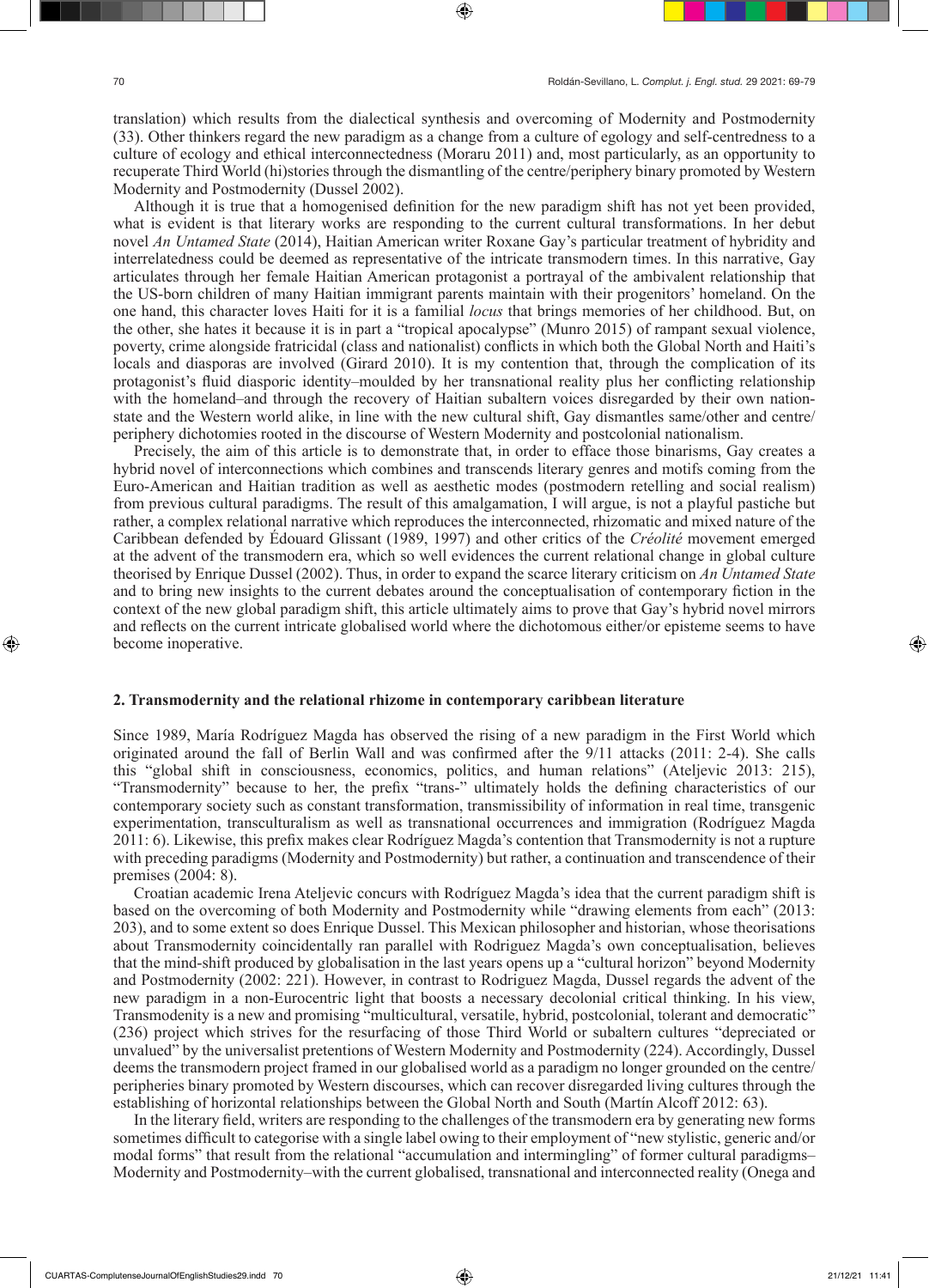Ganteau 2020: 13). Hence, as Susana Onega and Jean-Michel Ganteau note, such a generic experimentation and hybridity, which, as will be proved in the subsequent section, is present in *An Untamed State,* provides a good illustration of the current "fluid, interconnected, unstable reality of selves and worlds" (15). In addition, in the particular case of contemporary hyphenated authors like Gay, Peter Boxall remarks how many of them are responding to the globalised times with stories that subsume "differing or contradictory cultural histories" (2013: 173) and promote the necessity of overcoming nations and nationalisms alongside "oppositions between fact and fiction, between genders […] and races" (180). Interestingly enough, this apparent new direction in hyphenated literature noted by Boxall–which is very much aligned with Dussel's decolonial understanding of the transmodern project–is particularly observable in the Caribbean fiction that followed the intellectual movement of *Créolité* emerged in the late twentieth century, just at the advent of Transmodernity. As I will argue, this is the case of *An Untamed State*.

The Créolité-thinking was inaugurated by Martinican thinker and writer Édouard Glissant and expanded by other scholars such as Jean Bernabé, Patrick Chamoiseau as well as Raphael Confiant. Unlike the previous Négritude nationalist movement that defended Caribbean identity as merely derived from ancestral African origins, Créolité promotes a conceptualisation of Caribbeanness as an identity based on the New World alongside the hybridity and diasporic experience of the West Indian peoples. Although it may seem that the Caribbean archipelago is a discontinuous and chaotic conjunction of "unstable condensations, turbulences, whirlpools" and contrasting cultures, languages and power relations, this seemingly chaotic area is rather "an island bridge connecting, in 'another way,' North and South America" (Benítez-Rojo 1992: 2). In fact, as Glissant notes in his groundbreaking *Poetics of Relation,* the Caribbean "may be held up as one of the places in the world where Relation presents itself most visibly" for it "has always been a place of encounter and connivance and, at the same time, a passageway toward the American continent" (1997: 33). Precisely, because what happened in the islands bathed by the Caribbean, "a sea that explodes the scattered lands into an arc" (33), was nothing but a phenomenon of creolisation or mixture, Glissant argues that this archipelago offers the best "natural illustration" of Relation possible (34).

Besides this image of openness to the sea and other lands, Glissant also finds a crucial archipelagic interconnection in the abyss of the boat and the depths of the Caribbean Sea faced by the African slaves that were brought to the New World. Borrowing Gilles Deleuze's and Félix Guattari's arboreal image of the rhizome, "an enmeshed root system, a network spreading […] with no predatory rootstock taking over permanently" (Glissant 1997: 33), this critic regards the foundation of the West Indies interrelation in the submarine roots sprout from the Africans that drowned in those tropical waters. These roots, Glissant explains, are not fixed in one position but rather, float free "extending in all directions […] through its network of branches" (1989: 67). In this sense, Caribbean peoples "are the roots of a cross-cultural relationship" (Glissant 1989: 67), of a "*limitless métissage*" (Glissant 1997: 34, original emphasis) that has always characterised the West Indies. In sum, whilst Négritude retained binary oppositions through the inversion of stereotypes applied to peoples of African descent, Glissant's relational or rhizomatic tenets seek to completely destroy binaries by stressing the heterogeneity and plurality of the Caribbean islands. In this sense, the Creolist movement could be regarded as a particularised expression of the new relational shift in global thinking and culture applied to the Caribbean reality.

Owing to the intermixed identity of the Caribbean peoples, it is not coincidental that the literature produced by West Indian writers, especially diasporic ones, is what Benítez-Rojo calls "mestizo text[s]" (1992: 27) where the Caribbean coexists with other cultures such as the Anglo-American and French ones in a polyphonic and polyrhythmic manner. This relational view of Caribbean literature in line with the aforementioned Creolist tenets that so clearly differ from the previous nationalist Négritude-thinking and dismantle the notion of peripheries and centre, is especially observable in the Caribbean writings produced at the beginning of Transmodernity, the 1990s. Interestingly enough, as Carine M. Mardorossian notes, the works of some contemporary Caribbean female authors like Maryse Condé (Guadeloupe/US), Julia Alvarez (Dominican Republic/US) and Edwidge Danticat (Haiti/US) particularly demonstrate the rising of a new literary paradigm that differs from earlier anti-colonial nationalist novels and later narratives of difference (2005: 2-3). As she puts it, these writers create fictional worlds where identities are not fixed but rather become rhizomatic, relational and dependent on the "new global interrelationships that are increasingly defining the world in multilayered ways" (3-4). Hence, because through their transnational, transcultural and translinguistic protagonists these contemporary Caribbean diasporic writers dismantle the same/other binary on which Western and postcolonial nationalism thinking is based, it could be argued that the new paradigm in Caribbean literature noted by Mardorossian seems to respond to the creolised understanding of the Caribbean culture and, by extension, to the new transmodern shift in global culture which encompasses these relational tenets.

As the following section will explore, although Gay is, unlike the aforementioned authors, a secondgeneration immigrant born in the US, due to her similar breaking of binarisms rooted in the discourses of Western Modernity and *Négritude* nationalism, she could also be regarded as yet another example of the new paradigm in Caribbean women's writing in line with the *Créolité* movement which so well evidences the new relational cultural shift theorised by Dussel.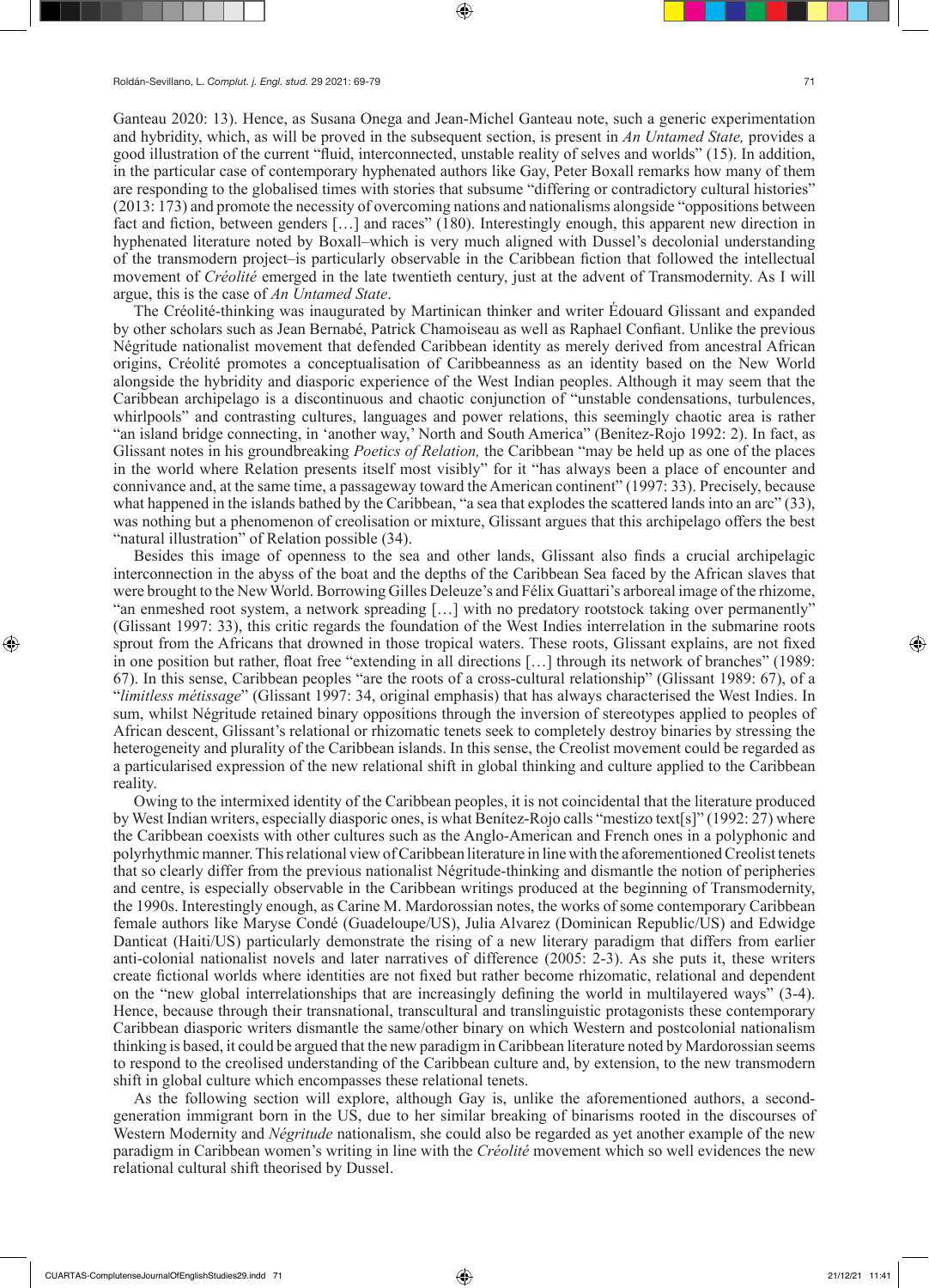### **3.** *An Untamed State* **as a caribbean hybrid fiction of interconnected genres**

In *An Untamed State,* Gay dismantles the traditional binary dynamics about Haiti extended by Western and postcolonial nationalist discourses by complicating her protagonist's diasporic, fluid and syncretic identity moulded by her Caribbean and transnational reality as well as her conflicting relationship with the homeland where the Haitian poor masses and women ignored by their own country and the Western world strive to survive (Girard 2010: 132-134; Duramy 2014: 33-35). In what follows, I will prove that, in order to do so, Gay creates a hybrid and relational novel which, in tune with the transmodern and Creolist turn in hyphenated Caribbean fiction, combines and transcends literary genres and modes from previous cultural paradigms (postmodern retelling and social realism) as well as socio-cultural elements from the Euro-American and Haitian traditions.

#### **3.1. A postmodern feminist fairy tale of haitian princesses, zombis and maroons**

*An Untamed State* is a fairy tale which revolves around Mireille Duval, an upper-middle class Haitian American young woman–the black princess of this tale–who, after being kidnapped and raped by a gang in Port-au-Prince, suffers from Post-Traumatic Stress Disorder (PTSD) following her liberation. Nonetheless, unlike in traditional tales, Mireille is not protected by her wealthy and powerful father unwilling to pay the million-dollar ransom or saved by her white American Prince Charming (her husband). Instead, she wakes from her emotional numbness by herself and with a little help from other women, especially her peculiar fairy godmother.

In her celebrated work *From Beast to the Blonde*, Marina Warner maintains that "the happy endings of fairy tales are only the beginning of the larger story" (1995: xxv), and this is precisely what happens in *An Untamed State.* As its author explains, in this narrative the main story works as a sequel that develops from the happy ending onwards: "The story follows a woman who was living a fairy tale and then she is kidnapped and her fairy tale ends. […] I thought it would be interesting to start with the happy ending and see how that might unravel" (Gay 2014a: 121). In fact, the story starts with the traditional formula, "Once upon a time, in a far offland" (2014b: 3), and is divided into two halves entitled "Happily Ever After" and "Once Upon a Time." On the one hand, the first half contains Mireille's detailed description of her imprisonment, a harsh account whose linearity is interrupted through memories of her former happy life. On the other, the second half firstly depicts Mireille's experiences in the aftermath of her trauma and, secondly, how she progressively heals and tries to restart her life. In this sense, it is evident that Gay's text is not a traditional fairy tale but rather, a revisionist one.

Another characteristic that makes this work a revisionist fairy tale is its purposeful reversal of most of the defining aspects of classic tales. For instance, just as the action of fairy-tale retellings usually takes place in a more concrete contemporary or historical setting and time than in traditional ones (Joosen 2011: 13), Gay's story is set both in Port-au-Prince and the United States in a period that goes from 2008 to 2013. Moreover, in this story, the fortified mansion wherein Mireille's parents live–or as Mireille calls it, the "Caribbean Camelot" (Gay 2014b: 90)–could stand for a modern version of the castle that appears in classic fairy tales. Similarly, the tower where the princess is traditionally kept in tales such as Charles Perrault's "The Sleeping Beauty of the Woods" is replaced by a more realistic location: a barred windowed room in a gloomy humble house located in the slums of Port-au-Prince (Gay 2014b: 13). This stylistic choice clearly taints the text with a gothic touch.

Likewise, Vanessa Joosen notes that, especially in novelised fairy-tale revisions, "realistic alternatives are given for the magical occurrences" from traditional tales (2011: 13). This also happens in Gay's novel wherein all magic is absent and even macabre but realistic details of Mireille's rape are given, as illustrated in the following passage:

I scratched and kicked and screamed and spit in his face […]. He stripped me of my clothing […] pulling me up by my hips, forcing my thighs apart with his, forcing himself inside me. […] With his arm pressed against the back of my neck, forcing my face into the mattress, I tried to breathe, tried to free myself but there was nothing I could do. […]. I looked down at my thighs and saw blood in the dim light. (Gay 2014b: 79-80)

Interestingly enough, even though the novel includes a mirror, this is not the magical object from the Brothers Grimm's "Little Snow White" which judges the queen and drives her to jealousy and madness. Instead, here the mirror has a more realist function for it only works as an instrument of self-reflection whereby Mireille can observe her battered face and body that so evidently distance her from "the fairest [woman] of them all": "I stared at my reflection in the mirror. […] My face was nearly unrecognizable, misshapen–two black eyes, contusions, bruising. […] A constellation of small bruises lined my collarbones. There were darker bruises wreathing my neck, my shoulders, my thighs, my back, my stomach" (Gay 2014b: 230).

Joosen also holds that, in adaptations of fairy tales to novels, the reader is given access to the inner lives of round and complex leading characters and more marginal ones like the king and the prince (2011: 15). In *An Untamed State,* whilst the story is narrated and focalised by the protagonist years after her difficult experience, other narratological techniques like an omniscient extradiegetic narrator, free-indirect speech and dialogues in several chapters give readers access to the consciousness of different characters. For instance, these narrative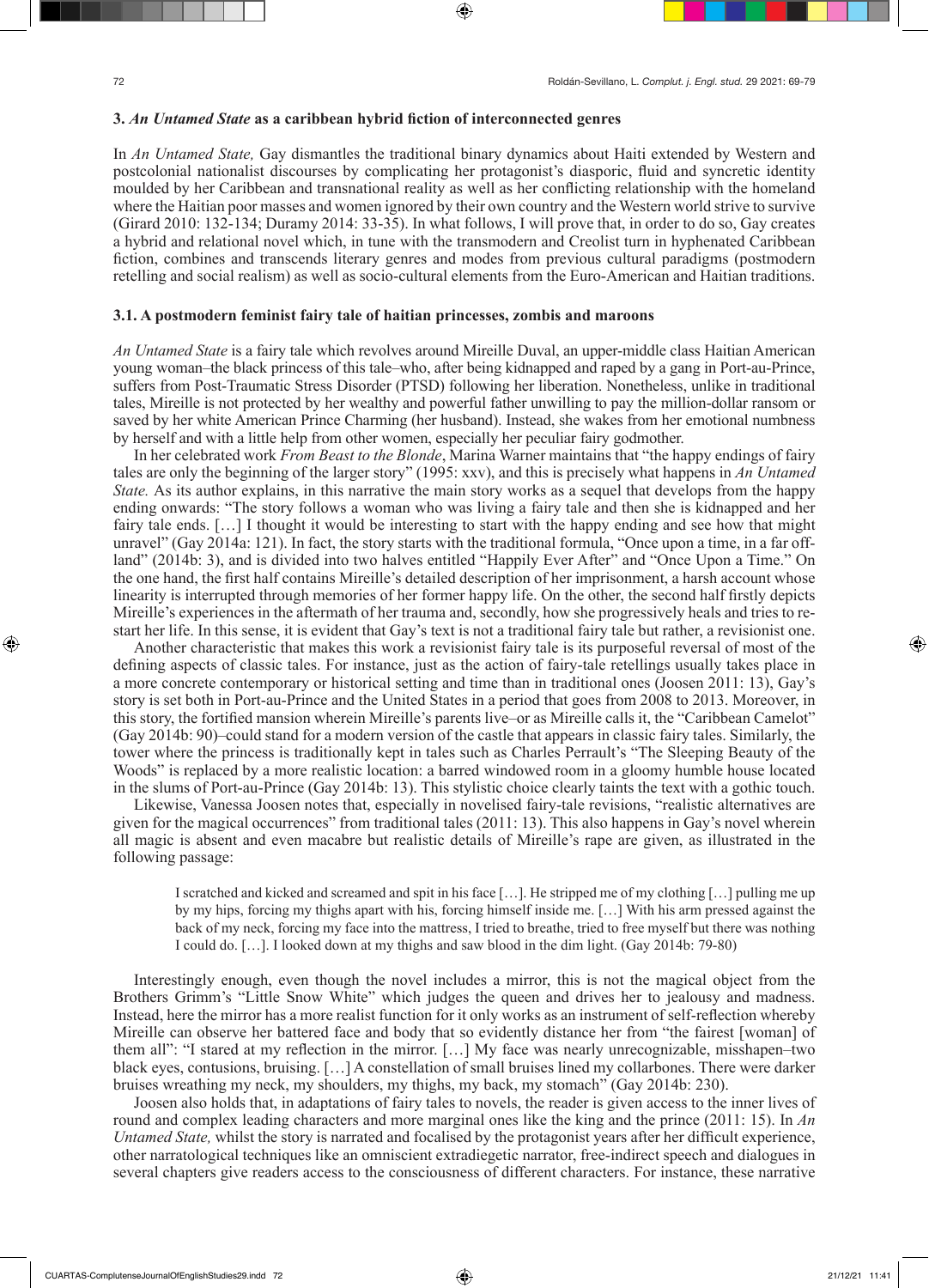strategies enable readers to learn about the reasons behind Mireille's father's refusal to pay the ransom demanded by the kidnappers as a condition to liberate her: "As always, he would do what was necessary to protect his family […]. "This is the right choice," he said softly. He wasn't going to lose everything he had worked for to thieving losers, only to be left with nothing of a life again" (Gay 2014b: 48). As can be ganged from these thoughts, Mireille's father (Sebastien), a former poor Haitian immigrant who fulfilled the American Dream in the States and went back as a rich man to his motherland after decades of hard work, is fearful of losing the money that keeps the Duvals safe because paying once implies that "soon they'll (the kidnappers) be coming for [his] entire family" (22).

In addition, Joosen observes that postmodern retellings "frequently make use of a complex chronological and narratological organisation of plot elements" (2011: 16). This is the reason why stories reconstructed in flashbacks or a story that works as a frame tale in which other stories are inserted are a typical trait of revisionist fairy tales. Together with the continuous interruption of chronological events by Mireille's traumatic flashbacks and memories of her past life, in *An Untamed State* linearity is also broken through several summarised classic fairy tales, folk stories and myths embedded within the main plot that provide reflective commentaries about Mireille's captivity experience, her trauma and her family's reactions. These minor embedded stories function as what Mieke Bal calls *mise en abyme eclatée*, for, on the one hand, they repeat part of the larger story and, on the other, they reflect it as a whole when put together (1977: 107). For example, in chapter forty-one, Mireille embeds in her main story a brief summary of the first half of the Brothers Grimm's "Rumpelstiltskin," a tale which revolves around a poor miller who puts his daughter's life in danger when he "trades her for the favour of a king" (Gay 2014b: 353). Interestingly, this *mise en abyme eclatée* not only repeats part of Mireille's story– her captivity for monetary reasons–but also works as a critique against her father for having traded her life with her kidnappers, as the conclusive sentences demonstrate: "No one ever says what happened to the father [...]. I know what happened to the girl. I know" (353). In this sense, *An Untamed State* demonstrates its selfawareness as a metafictional text while deconstructing the conceptual and generic features of the classic fairy tale with the aim of creating an intricate story reflecting the complex reality wherein its Haitian characters are framed.

Nonetheless, this is a novel written by a Haitian American author, and in it, she combines her Euro-American and Caribbean cultures. Together with the references to European tales, Mireille includes in her narration a Haitian folk-tale, "The Magic Orange Tree," a story about the harsh reality of hunger and survival in Haiti which also functions as a *mise-en-abyme-eclatée.* The tale revolves around a little starving girl whose mean and cruel stepmother is killed by a magic orange tree that starts growing at the grave of the girl's mother thanks to her weeping and singing. At the end of this typically oral *conte*, the wicked stepmother is gone and the child keeps the delicious oranges that she later sells for a living because the tree "was that little girl's mother and a mother will do anything to protect and provide for her child" (Gay 2014b: 175). As Diane Wolkstein explains, this story is based on Haiti's country-side custom of planting the newborn's umbilical cord so that a tree can grow and become a food or economic source for the infant (1997: 14). Because of this tradition, trees are regarded as protectors or guardian angels of children (14). Then, it is not farfetched to suggest that, through this traditional tale which Mireille relates to the moment when the Commander threatens her with the kidnapping of her son if Sebastien does not pay the ransom, she is equating herself with the protective mother-tree that saves the little Haitian girl of the embedded story. Firstly, because she menaces to kill the Commander "if [he] touch[es] [her] child" (Gay 2014b: 175); and secondly, because her subsequent promise to "pull together what money [she] can" if "[her] father doesn't pay" (175) suggests a will to live or survive just for her beloved baby.

Such a reaction demonstrates that Mireille is a brave woman. However, despite her courage, she ends up turning into a peculiar Sleeping Beauty á la Haitian, i.e. a *zombi*, a figure which becomes yet another token of the interconnection of Euro-American and Haitian elements in the novel. The Haitian *zombi* has its origins in *vodou* and has often been employed as an image for the country's long history of colonisation. As different critics suggest, this figure can be defined as an undead body or spirit subdued to the command of a sorcerer, the *bokor*. This peculiar enchanter who steals the soul of the individual, thereby leaving him or her without will, consciousness and personality, becomes a merciless master exploiting the depersonalised and submissive person as if he or she were an enslaved labourer (Glover 2005: 107-108; Lauro 2015: 50). Then, the subject affected by the *bokor*'s spell turns into a "being without essence," a "non-person that has lost not only its humanity, but that has accepted, without protest, the status of victim" (Glover 2005: 108-109). Because the connotations of confinement, dehumanisation and exploitation behind the Haitian *zombi* are similar to those behind the plantation slave's degradation and alienation into a state of "social death" (Patterson 1982: 38), it is not strange that zombification is usually related with the Haitian experience of slavery.

Precisely in *An Untamed State*, like Haitian slaves in the past, Mireille is kidnapped, confined and physically as well as sexually abused by the gang and especially by the (Master and) Commander of these men for economic purposes. As a consequence of the destruction of her agency through physical tortures and the usurpation of her body by means of continuous sexual abuses, Mireille "feels nothing" because she is "no one" (Gay 2014b: 176). Deprived of her own will and body, Mireille falls into a *zombi-*state which leads her to stop fighting and submit to the Commander: "I undressed the Commander the way a woman who could want a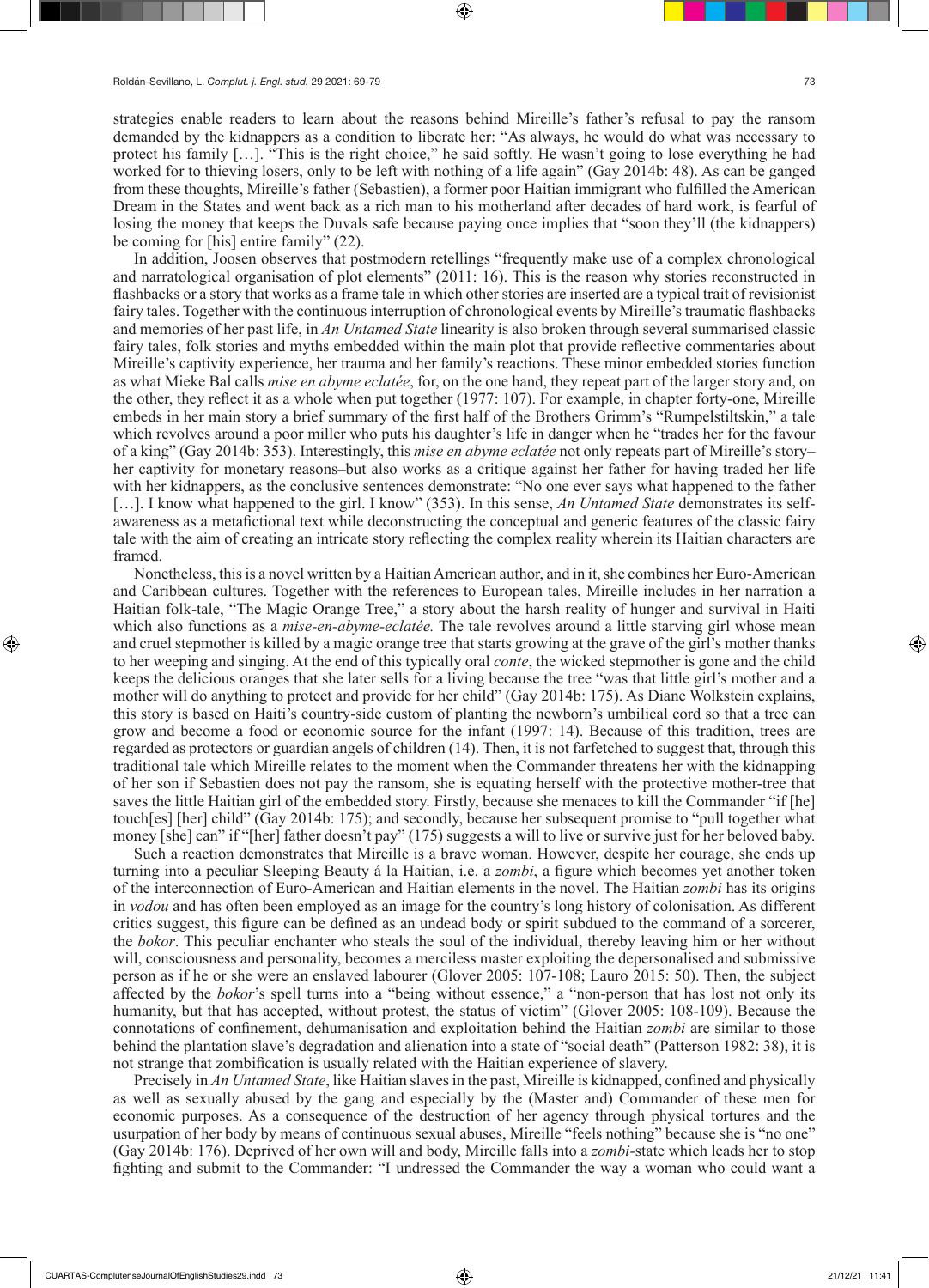man like him might. I began to forget everything I had ever known and anyone I had ever loved. I became no one" (139). Moreover, once liberated and reunited with her family, Mireille's psychological numbing resulting from a clear PTSD will continue back in the States, so the second part of Gay's tale will deal with Mireille's process of psychological awakening from her *zombified*-traumatised state. However, it is important to bear in mind that the *zombi*'s subjugation, although profound, "is not necessarily definitive" for this living dead "is a creature within whom coexist an utter powerlessness and an enduring potential for rebirth (Glover 2005: 108). For this reason, in a similar vain to the *maroons* or fugitive slaves who preceded the Haitian Revolution that carried with it the end of slavery in the country and the constitution of the first Black Republic in 1804, Mireille attempts to escape from the gang's domination by running away to the streets. Even though she is found and taken back to her gloomy chamber, this flight evidences how the revolutionary and fighting spirit of her Haitian ancestors runs through her veins. Similarly, when, following Mireille's liberation and return to the States, her husband tries to confine her at home so that she can heal from her psychological condition, Mireille revolts and escapes to the countryside so as to flee yet another enclosed world.

Regardless of her zombification, it could be argued that Mireille's courageous *marronage* denotes that she is a strong woman like her rebellious forefathers and mothers rather than a damsel in distress to be rescued and, therefore, that Gay's story is a feminist fairy-tale retelling. In fact, because the novel chooses not to present any male rescuer as neither Mireille's husband nor her father risk their lives or fortune to rescue her,<sup>3</sup> this tale seems to follow a trend within contemporary feminist fairy-tale revisions including an inadequate male-rescuer "who is replaced by an assertive self-liberated heroine and/or by her sidekicks, i.e. female-bonding (Fernández-Rodríguez 2002: 69, 57). Interestingly, these two alternative endings are related to the most outstanding values of contemporary feminism, namely self-love, sorority and individual empowerment, values that Gay includes in *An Untamed State*. The first value of contemporary feminism that the novel includes–self love–can be indentified in the protagonist's re-appropriation of her own body some time after her liberation when she refuses to have sex with her insistent and unsympathetic husband, who criticises her for being "completely unreachable" (Gay 2014b: 299) and, as a broken magic mirror, continuously reminds her how "terrible" and "skinny" she looks (160). Likewise, the confinement that Michael imposes on Mireille so as "to keep [her] safe" until she heals (262), instead of helping the protagonist, makes her feel "trapped in [her] own house" (261). This leads her to flee and abandon her husband, an index of self-love that could be understood as Mireille's attempt to re-appropriate her own body and life.

Besides self-love, sorority plays a key role in this feminist tale too. After leaving the marital home and driving for miles, Mireille takes refuge in the farm owned by her parents-in-law in Nebraska. At first, through the memories of her pre-captivity life, readers learn that Michael's parents and especially his mother, Lorraine, did not accept Mireille because of her origins. Nevertheless, the relationship between both women changes when, some years before the kidnapping, Lorrain suffers from cancer and Mireille moves to the farm so as "to take care of [her]" (121). For this reason, when Mireille arrives, contrary to her (absent) mother, who wishes to put "this incident [the kidnapping] behind" (241), Lorraine turns into a fairy godmother that accommodates and takes care of her daughter-in-law. Moreover, Lorraine encourages Mireille to carry out different tasks such as helping her with cooking activities so she can "make [herself] useful" (280) and get distracted. By so doing she triggers Mireille's healing process for she makes her depressive and traumatic state progressively disappear, as evinced by Mireille's new willingness to reconstruct her marriage. Significantly, alongside Lorraine, other women like Mireille's sister and two female doctors help her to progressively wake up from her zombification or psychological/emotional numbness.

Lastly, the third value of contemporary feminist ethics–individual empowerment–can be found both in Mireille's attempt to flee from marital confinement and in the final episode where, some years later, she has a face-to-face encounter in Miami with the villain of the story, the Commander, at the restaurant where the latter works. There, full of rage, Mireille chases and confronts him physically: "I was crazy. I was all the crazy held in my bones for five years. I pounded his chest with my fists and he didn't resist. He didn't try to defend himself. He stood still […]. He let me bruise his body and break the blood beneath his skin" (358). Thus, it is my contention that because Mireille is able to confront the Commander and make him run away forever (360), this attack can be regarded as the final step in Mireille's healing and self-empowerment process which allows her to become the actual heroine in this tale.

#### **3.2. A social realist narrative about Haiti's "painful truths"**

For a long time, postcolonial writers and scholars have associated Realism, the literary mode especially deployed in eighteenth- and nineteenth-century Euro-American literature that attempted to provide a faithful representation of reality and everyday activities and life, with the colonial project behind Imperialism. For this

<sup>3</sup> In chapter thirty-nine readers learn through the omniscient narrator and Michael's focalisation that he actually does search Mireille for one day with the help of her Haitian cousin Victor. However, when they finally find one of the villains guarding the chamber where Mireille is locked, Michael is unable to shoot him or make him confess by using Victor's gun, thereby proving himself the wrong rescuer in this story.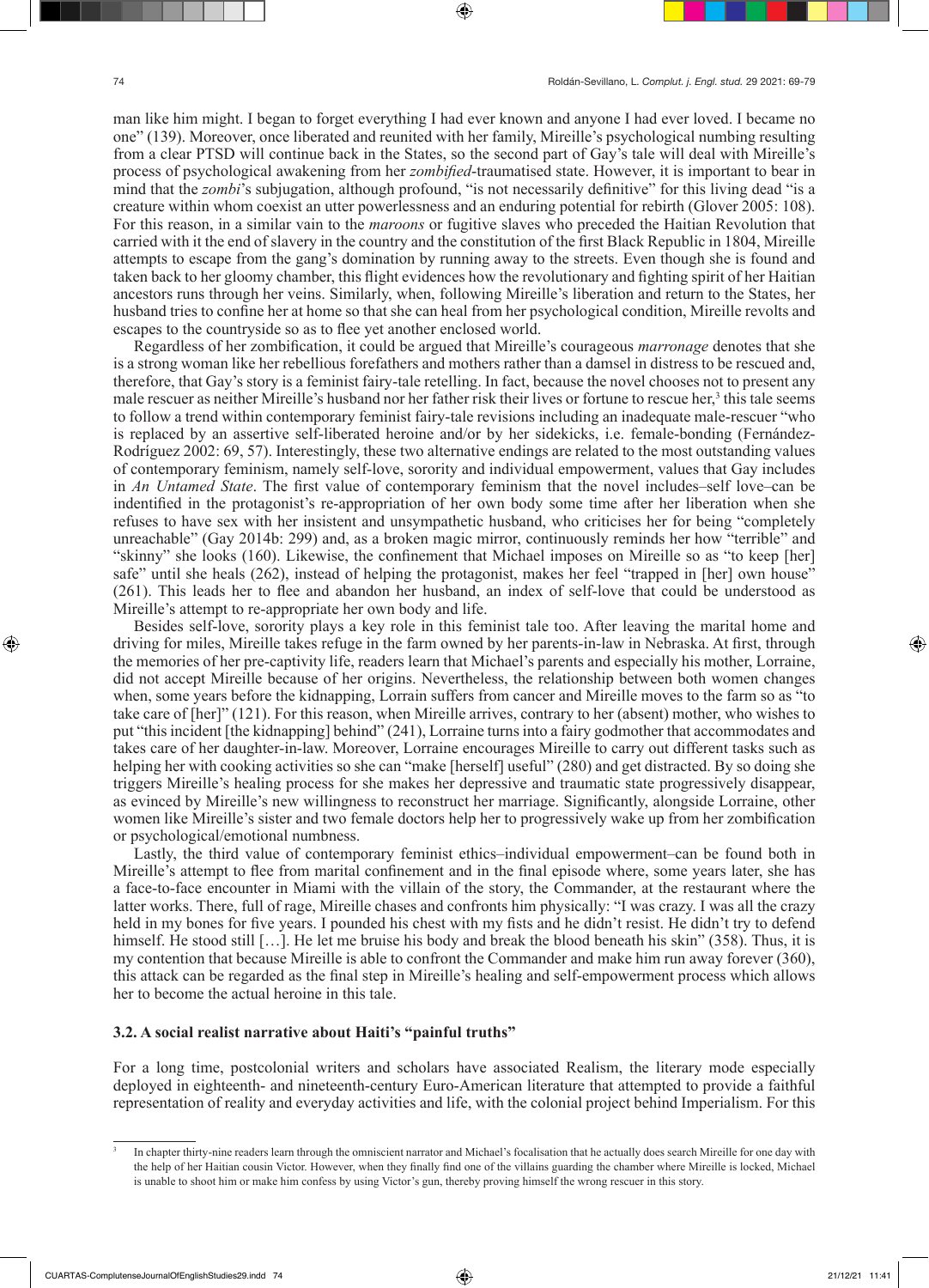reason, they have avoided its use by employing a more experimental or autochthonous/folkloric alternative (e.g. Magical Realism) to represent their realities while "writing back" the Empire. Nevertheless, regardless of the colonial connotations behind classic Realism, some recent postcolonial writers have turned to this traditionally Western literary mode owing to their interest in depicting the "actual" unfair conditions and experiences of their communities that so urgently need to be solved without offering Western readers the possibility of an exotic escapism from their own privileged reality (Benito et al. 2009: 119). Gay is a good example of this change since, despite *An Untamed State*'s partly postmodern style, she also follows the tradition of late nineteenthand early-twentieth-century Social Realism's portrayal of class, economic, gender, race and geographical conflicts with a twofold objective: to depict the ambiguous relationship that some second-generation Haitian immigrants keep with the homeland and especially to denounce Haiti's current socio-economic and gender problems neglected by the First World and the privileged Haitian elite.<sup>4</sup>

In order to give the most credible sense of this country's "reality" not only does Gay discard magical or supernatural elements of tales and Caribbean Magical Realism, locate the action in actual geographical settings (e.g. Port-au-Principe and some of its neighbourhoods such as the lavish suburban Pétionville and Bel Air slum) and make reference to existing personages, institutions and events like the Fanmi Lavalas party (2014b: 13) and the 2010 earthquake (344). Also, she includes believable characters like Mireille–a secondgeneration Haitian immigrant attorney married to a white American man–or the kidnappers who so faithfully represent the gangs of Port-au-Prince. Furthermore, readers have access to Mireille's point of view as well as to the perspective of other characters including some of the gang members thanks to an intermittent thirdperson omniscient narrator, free-indirect discourse and direct speech dialogues that make this polyphonic tale all the more believable and formally realist (Barrish 2011: 50-54). Through all these techniques plus the use of extremely vivid descriptions, Gay makes use of a quite classic Euro-American social realist style through which she brings to the fore three realties of the Haitian context: the nuances of the Haitian diaspora, Haiti's rampant poverty and social-class conflict as well as the scourge of sexual violence in this country.

In relation to the first theme, the Haitian diaspora, the text mirrors and even seems to celebrate the upward social movement from rag to riches that many Haitian diasporic families like the Duvals undergo after their migration or exile to the States. Mireille's account enables readers to learn that her father, Sebastien, who "grew up in a shack with a dirt floor" (Gay 2014b: 191), decided to migrate to the US at a young age in order to escape poverty and, decades later, after earning a degree in civil engineering and working for others, he retired and returned to Haiti with the purpose of running a construction company. His savings, pension and this new job make Sebastien a rich and powerful man in his homeland and firmly locate the Duval family among the Haitian elite. Notably, Mireille's account of her father's social change from a former discriminated immigrant forced to work "seventy hours a week" to "the triumphant son, returned" (36), portrays the benefits of transnational mobility in our days for those Caribbean immigrants who fulfil the American Dream. However, as Mireille admits in her retrospective and reflective narration, due to her father's wealth, "it was easy for [him] to overlook the country's painful truths," that is, Haiti's huge social and economic problems affecting the poor majority, because "they did not apply to him, to us" (36-37) as members of the Haitian privileged social class.

Moreover, through Mireille's memories about her life in Miami and Haiti before her kidnapping, Gay characterises her protagonist as a twenty-first century cosmopolitan and creolised second-generation immigrant. Regardless of her complete assimilation into the US, Mireille, who travels to the motherland every year, has a clear cultural *métissage* which retains her Haitian origins. This connection with her roots can be noted in her hybrid and multilingual condition as a woman who speaks English, French as well as Haitian *Kreyòl* and who is influenced by the North American, French and Caribbean cultures. It is precisely this transcultural hybridity that allows her to disseminate her main story with minor tales from the aforementioned traditions as demonstrated in the previous sub-section. Nonetheless, *An Untamed State* also reflects the identity conflict suffered by many contemporary Caribbean immigrants and their offspring. Although since a young age Mireille maintains her bonds with her family in Haiti thanks to her annual summer holiday trips to the island, as an adult she recognises her dislike for those temporary returns to her parents' country:

Every summer, my parents took us to […] the motherland, what my siblings and I called Haiti, always with a smirk. [...] At the airport, we would stand in line with all the other *dyaspora*<sup>5</sup> and their unfathomably large suitcases. I found the whole affair mortifying and tried to stand as far away from my parents and their embarrassing luggage as possible (Gay 2014b: 50, original emphasis).

<sup>4</sup> Additionally, the realist tone is enhanced through extreme and faithful detail of Mireille's rape and her acute PTSD symptoms following her ordeal which gives readers a glimpse of what rape trauma syndrome truly is.

<sup>5</sup> In the Haitian context, this *Kreyòl* word is used to identify the numerous Haitian immigrants living abroad (Danticat 2011: 49). However, most often this term implies otherness and exclusion of those who left as well as their offspring and provokes in this group a collective feeling of shame and guilt at having fled the country (50). In fact, in Gay's novel, when the captors kidnap Mireille, they call her "*dyaspora* with the resentment those Haitians who cannot leave hold for those of us who can" (2014b: 6, original emphasis).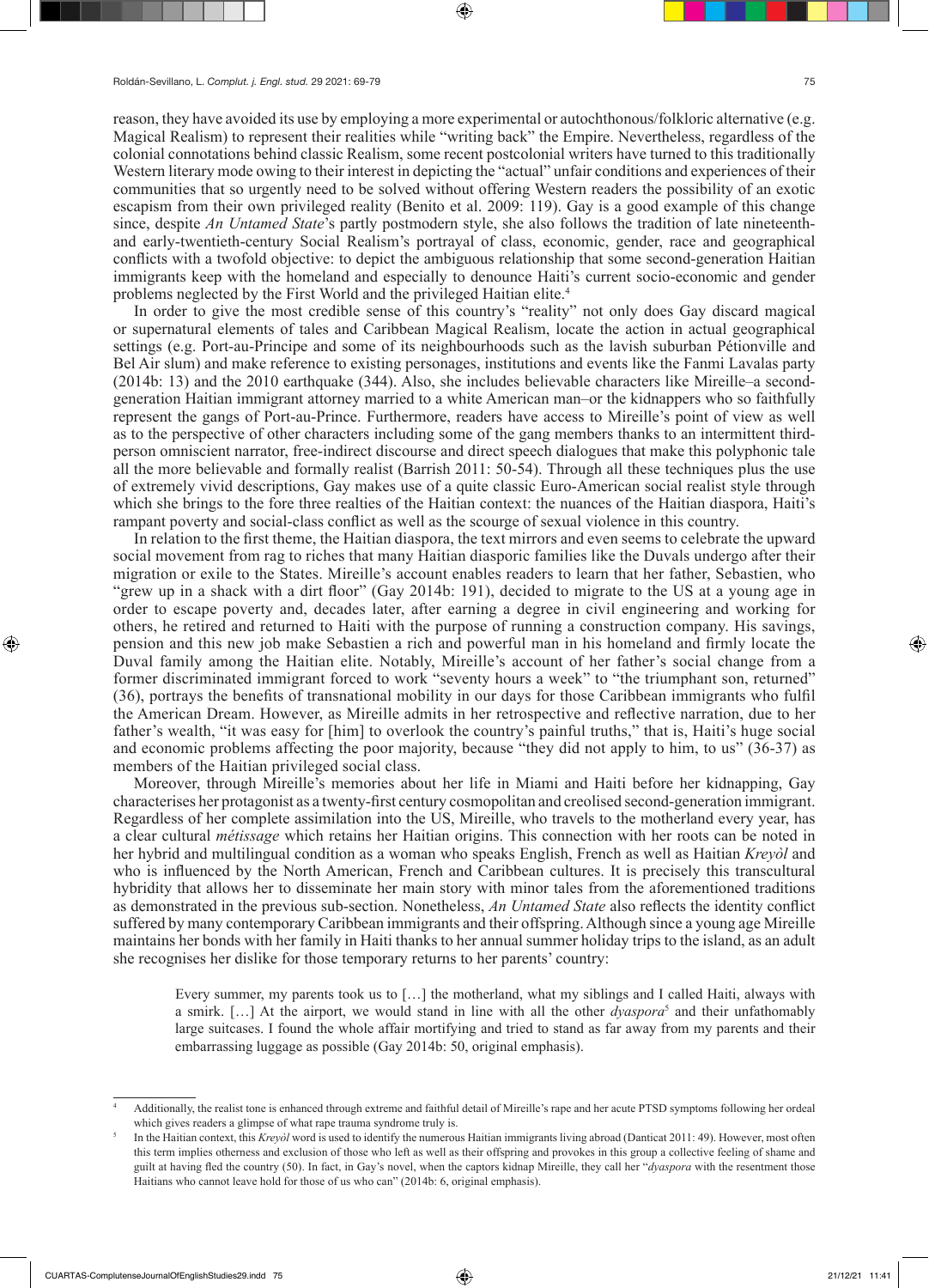Interestingly, not only does the above passage reveal young Mireille's and her parents' different degree of attachment to Haiti, but it also brings to the fore Mireille's feelings of embarrassment towards the country and her diasporic identity.

With the passing of time, this continuous physical connection to the motherland makes young Mireille feel in the middle of two countries, that is, in that in-between position or "Third Space" (Bhabha 1994: 36) typically inhabited by diasporic subjects, that makes her uncomfortable: "[W]henever we [Mireille and her siblings] were done with our homework, we would jump on our bikes and head to a place where we weren't Haitians in America and Americans in Haiti" (Gay 2014b: 35). This distressing double-consciousness as a Haitian American girl can also be noted in another episode related to Mireille's school days. As readers learn through Mireille's memories, when she proudly carries to school a straw *sombrero* bought in Haiti during a summer holiday, she is teased by her American classmates who had already made fun of her and her "wild hair" (155) on previous occasions. After such an embarrassing experience, when at home, Mireille puts her hat in the back of her closet "crushed by sneakers, a black sock, a softball helmet" (52). Thus, because the Haitian straw hat metaphorically symbolises Mireille's Caribbean cultural heritage, its hiding could be read as an attempt to cover-up her Haitianness so as to avoid rejection and be accepted by the US society.

However, Mireille's rejection of her roots does not last forever. As she grows, she ends up enjoying her connection with the island since, as she explains, there, she can relax spending "afternoons at the beach, swimming in the warm and salty blue of the ocean" (51). She even celebrates her engagement party in her parents' luxurious beach house in the touristic port-town city of Jacmel where a multicultural menu comprised of "Haitian delicacies," "someone's interpretation of American food" and lots of champagne is offered (110). The decision to hold such a special celebration in Haiti symbolises adult Mireille's deeper attachment to her second home. Significantly enough, the engagement *soirée* and her subsequent wedding in Miami point to a merging of Mireille's Haitian and American selves, a unification which will become even clearer with the accomplishment of her interracial marriage and the birth of her mulatto baby named after the key leader of the Haitian Revolution, Henri Christophe. It is my contention then, that with this episode around Mireille's hybridity not only does the novel foreground the complexity, heterogeneity and polysemy of the Caribbean defended by Creolist critics at the dawn of the transmodern era, but it also displays in a very realistic manner, how borders and identities are constantly negotiated and crossed in our globalised times (Rumford 2006: 163).

But when analysing Mireille's ambivalent relationship with Haiti, it is fundamental to bear in mind that, in her adulthood, her pride for her own Haitianness is based on her one-sided conception of the country. For this reason, when her white acquaintances from the US speak ill of Haiti–reproducing the stereotypical image of island outside the country–she gets angry for she feels they are just offering "their own desperate piece of information about my country, my people, about the violence and the poverty and the hopelessness conjuring a place that does not exist anywhere but the American imagination" (Gay 2014b: 11). Of course, it is not that Mireille is completely unaware of Haiti as a country of "starting contrasts," with "so much beauty" and "so much brutality" (97) where a small elite concentrates all the riches whereas most Haitians live in extreme poverty and are ignored by the former social class (Munro 2015: 16; Duramy 2014: 70). What the novel seems to imply and even criticise is that Mireille has a distorted image of the country inasmuch as the Haiti she knows is the idyllic upper/middle-class area of Port-au-Prince and her "father's castle in the sky" (Gay 2014b: 225) where she always spends her holiday. Such a positive conception of her second home, as the following passage demonstrates, does obviously disappear with Mireille's kidnapping for she comes in contact with a dark side of the country with which she was not entirely acquainted: "There are three Haitis–the country Americans know and the country Haitians know and the country I thought I knew" (11).

This dark side unknown to her is nothing but the *bidonvilles* or shantytowns of the Haitian slums where her poorest compatriots live "desperate, angry, hungry, scratching" (97) under dramatic socio-economic circumstances, as is the case of the gang who kidnaps her.<sup>6</sup> In fact, during Mireille's imprisonment, the Commander reproaches her–and by extension her upper-middle class family–with living a luxurious life in Haiti while ignoring the problems of the country: "[y]ou are complicit even if you do not actively contribute to the problem because you do nothing to solve it" (137). By portraying the huge gap between the Duvals' upper-middle class status and that of the gang living in the impoverished slum of Bel Air, Gay's novel clearly exposes the paradox of our current times wherein neoliberal global capitalism has not enabled an actual global economic growth, bur rather, has favoured already privileged Western countries and Westernised elites in Third World nations (Kacowicz 2007: 572) like Haiti.

On another note, it is important to remark that, by providing details about the origins of some gangmen, Gay also highlights the negative consequences of the deterioration of living standards and the current scarcity of job opportunities in Haiti, which have led many citizens, especially unemployed youths, to see crime as their only way of survival and economic improvement (Duramy 2014: 33). In the novel, Mireille becomes aware of this issue when TiPierre, one of her kidnappers, tells her that, after being sold as a *restavek* or a child slave to a

<sup>6</sup> Gay's extensive and precise description of Mireille's kidnapping provides a remarking insight to one of the most common criminal activities carried out by armed gangs in Port-au-Prince (Duramy 2014: 63).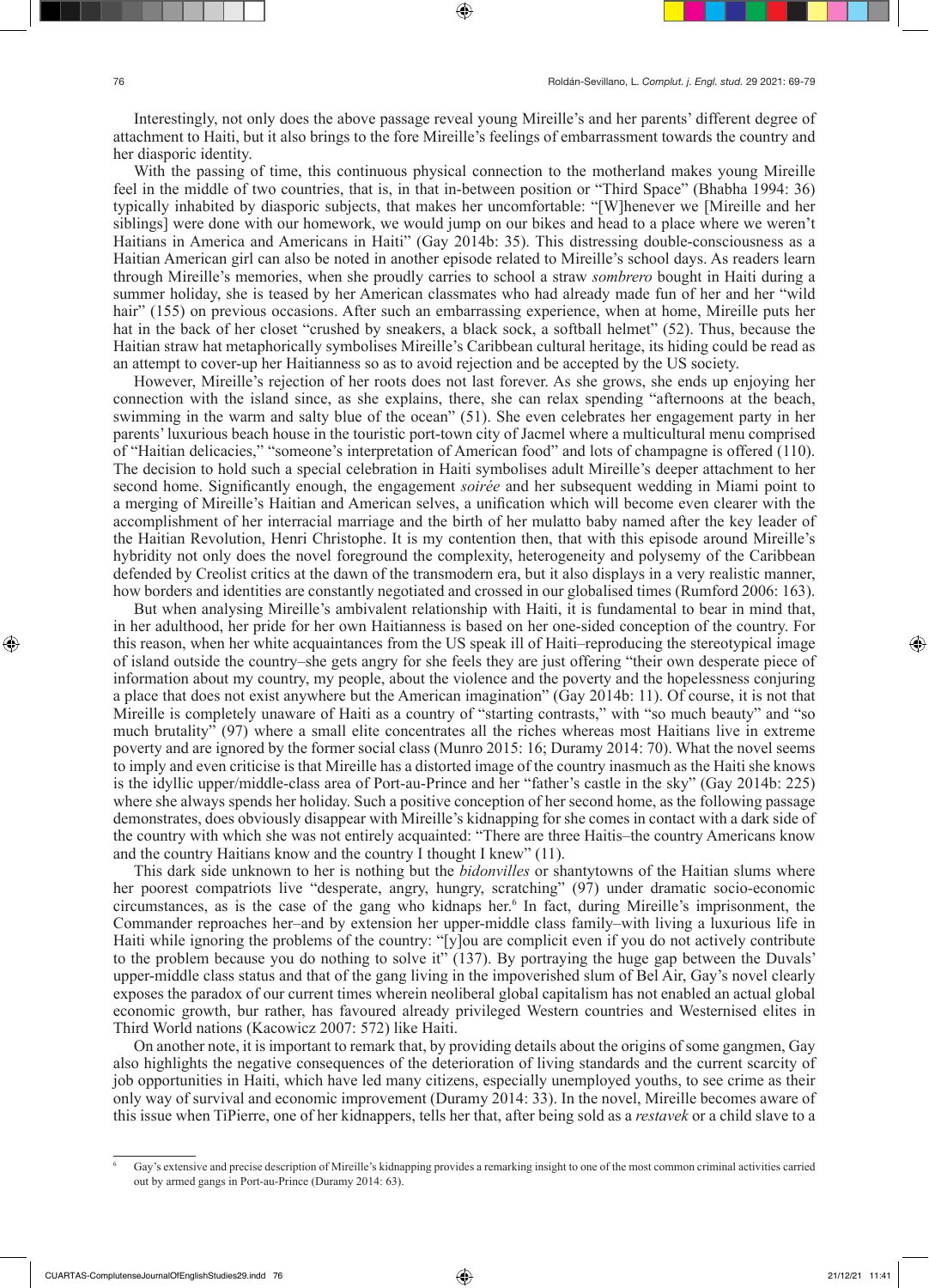wealthy family, he ran away to "the slums where he would be safe" and joined the Commander's gang at the age of sixteen (Gay 2014b: 148-149). It is easy to notice that TiPierre's testimony about this common modern-day slavery in Haiti (Girard 2010: 225) contrasts sharply with Mireille's distorted image of the island as "a jewel in the middle of the ocean" (Gay 2014b: 90). Consequently, it could be argued that through TiPierre's account of his traumatic life heavily conditioned by his poor origins, Mireille–and with her, Gay's readers–are revealed how many Haitian penurious people have no options to survive in "this land of mad indifference" (36), except for crime and extortion. Although Mireille does not exonerate her victimisers–after all they are unmistakeably the villains in her tale–as her narrative voice makes clear at the beginning of the story, she understands that due to their terrible context, they are "fearless yet terrified young men with so much impossible hope beating inside their bodies" (3). Therefore, it is my contention that, in bringing to light how the Haitian elite like Mireille's family neglect the Haitian population on the edge of survival, Gay offers both a social photograph of one of the endemic problems of Haiti and a social critique against those privileged returnees and locals living opulently and indifferently to the systemic poverty of the country.7

 Nevertheless, as demonstrated in the above paragraphs, Gay continuously rejects providing an essentialist discourse around the reality of Haiti and its population. For this reason, she also seems to criticise the contribution of part of the poor mass–the gangs–to the fall of Haiti. On the one hand, through Mireille's narration, Gay exposes the futility of the gang's nationalist discourse evinced when they call Mireille "American whore" (195) and "*dyaspora*" (6, original emphasis), through the portrayal of her captors' consumption of US products like "Nike sneakers" (49) and sitcoms such as *Friends* (83) and even in the Commander's later flight to Miami where he works "clearing tables" (356) in a restaurant. In addition, at the same time that the novel reveals the consequences of rampant poverty in Haiti explained above, it criticises the "easy" position adopted by some contemporary Haitian youngsters joining local gangs through characters like Sebastien, who refuses to pay "a lifetime's fortune" to "men who had not worked an honest day in their lives" (145). This critique is reinforced by Mireille's description of the "long but well manicured" fingernails of a gangman (40) and most especially, by her words when she accuses the Commander of being a "complicit" (137) in Haiti's current decline.

Last but not least, *An Untamed State* also tackles the issue of sexual violence and gang rape in Haiti so as to open the eyes of Western and non-Western readers to such an urgent problem in the country. History has demonstrated that the colonisation of the Caribbean islands went hand in hand with the conquest of the female body as a way to demonstrate and enforce the white colonialist rule. Nevertheless, in Haiti rape has survived as a weapon of terror by the various repressive nationalist regimes such as the Duvaliers' dictatorship (1957- 1986) and Raoul Cédras's *de facto* military rule (1991-1994) (Suárez 2006: 64; Duramy 2014: 47-51), and as "a common practice conducted by criminal gangs aimed at controlling deprived communities" (Duramy 2014: 51). In fact, because in Haiti women are the keepers of family honour, as Duramy explains, they "become specific targets" for gangs who seek for the "destruction, submission and humiliation" of rival Haitian families and communities (55). Precisely, in *An Untamed State*, Gay displays Haiti's internalisation of the historical use of female rape as a war tactic on the island by portraying firstly, how the Commander's gang kidnaps and rapes Mireille to demonstrate their power and control of the city to her accommodated father; and secondly, how the latter tries to resist such a personal blow by refusing to play the game. Thus, it could be argued that by showing how Mireille's body becomes the battleground where the Haitian long-lasting class conflict between the rich and the poor–respectively embodied by Sebastien and the Commander–is disputed, Gay does nothing but to denounce the ongoing use and abuse of women in Haiti.

Finally, it is worth noting that, throughout the novel, Gay underscores a manifest indifference in the Haitian society towards an endemic rape culture in the country (Suárez 2006: 63) grounded on the subsistence of a patriarchal cultural system which overlooks and does not prosecute a sort of violence historically used in Haiti as a weapon of war and oppression (Duramy 2014: 99-115). This disregard becomes evident in the words Gay puts in her protagonist's mouth: "I wasn't going to stay in Haiti one moment longer than I had to. There would be no evidence collected, no trial, no justice and without justice, there was no crime" (Gay 2014b: 234). Although it is important to bear in mind that Gay is not able to give a solution for such a chronic gender and social issue in Haiti, she exposes this important theme so as to inform the world about it. Needless to say, the patriarchal use and abuse of women does not only occur in Haiti. As Gay acknowledges by dedicating her novel "for women, the world over," rape culture and sexism occur across the world. Hence, because An *Untamed State* appears to recognise the accountability of the Haitian poor and privileged society as well as of individuals educated in the First World like Sebastien and, why not, Mirelle's unsympathetic husband, it seems apt to claim that this novel demonstrates the globality of sexism as well as sexual abuse and, therefore, the futility of making distinctions between First World and Third World cultures in this respect.

<sup>7</sup> Particularly interesting in this respect is Mireille's reference to the Commander as "*chimère*" (84, original emphasis), the name used for the organised gangs made up of desperate Haitian peoples from the urban slums who, as a way of economic survival, became the make-shift militia of the leftist president of Haiti (Lavalas Party), Jean Bertrand Aristide, until his forced exile in 2004. Yet, even though Gay's privileged protagonist uses this word as an insult, its meaning–'ghost'–ironically points to the very source problem behind the gang's criminal actions: the invisibility and marginality suffered by the Haitian poor peoples who are excluded by the First World and, most sadly, by their privileged compatriots like Mireille's family.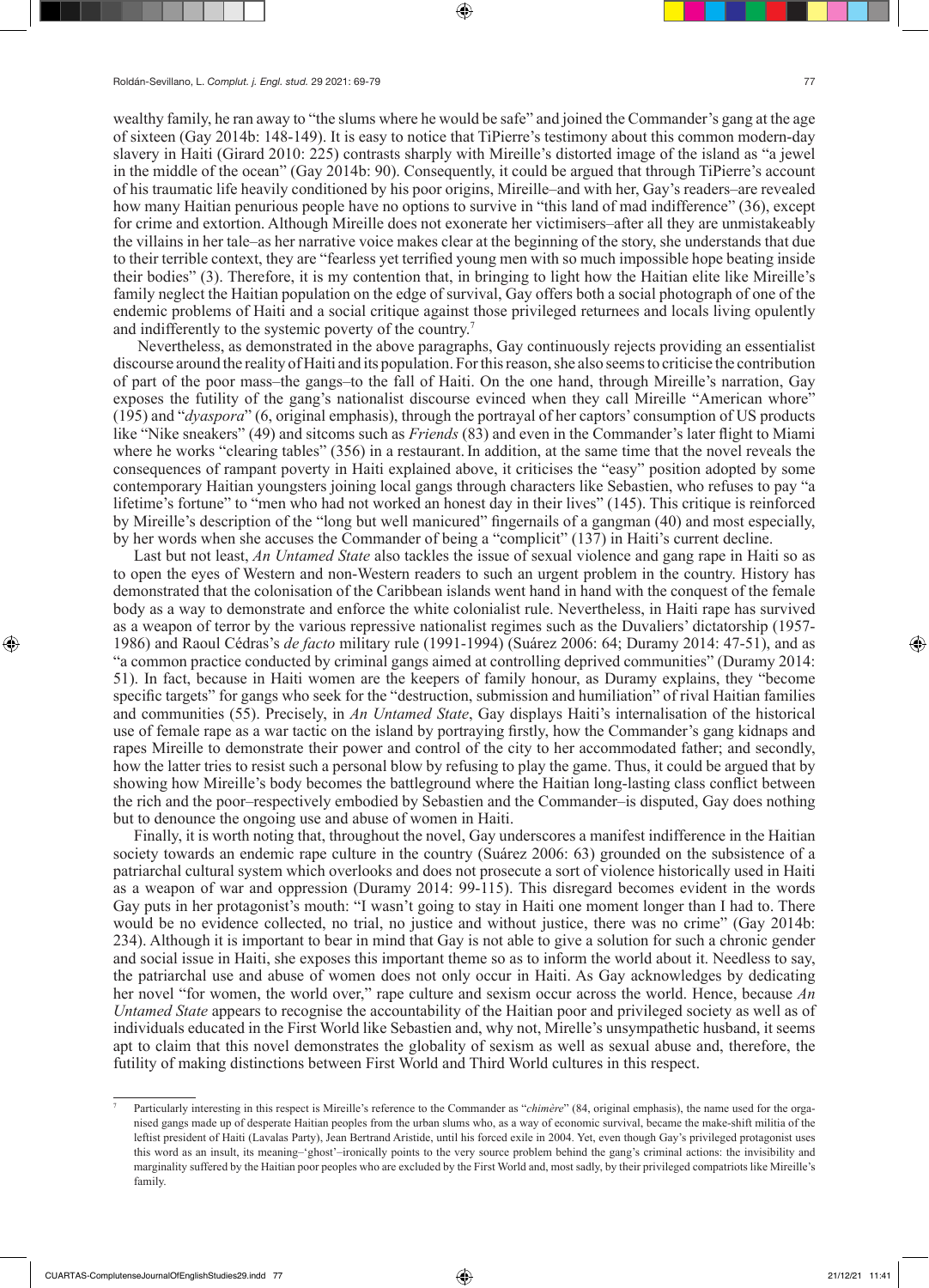### **3. Conclusion**

As demonstrated in this article, *An Untamed State* is a hybrid novel of interconnections which concomitantly juxtaposes genres and modes related to former cultural paradigms. More particularly, Gay combines in her amalgamated novel conventions of the postmodern and feminist fairy-tale revision as well as the social realist novel, with Euro-American and Haitian literary and sociocultural elements such as confined and abused princesses, *zombis*, *maroons*, transmigration, the American Dream as well as Haitian *chiméres* and *restaveks.*  However, in lieu of creating a playful pastiche, Gay transcends the aforementioned *mélange* by presenting a complex relational novel in line with the transmodern paradigm shift in global culture in general and the Caribbean Creolist-thinking in particular, which clearly eliminates centre vs. periphery and same vs. other discourses no longer operative in the current rhizomatic or interconnected world (Dussel 2002). She does so, firstly, by bringing to the fore the ambiguities and intricacies around the fluid identity of Caribbean diasporic subjects currently living in a world characterised by transmigration, transnationalism and transculturalism. And secondly and most especially, by exposing, through the recovery of subaltern Haitian voices, the responsibility of First World nations as well as Haitian locals and diasporas in the current "untamed state" of the former "Pearl of the Antilles." In this sense, due to its integral and pluralistic blaming, *An Untamed State* can be read as a text that creates not a one-sided consciousness, but rather, a truly global one that clearly responds to Transmodernity's opportunity to rethink each individual's position in a global and changeable scenario which no longer can be elucidated by previous Grand Narratives based on an obsolete either/or episteme.

#### **References**

Ateljevic, Irena (2013). Visions of Transmodernity: A New Renaissance of Our Human History?. *Integral Review: A Transdisciplinary & Transcultural Journal for New Thought, Research, & Praxis* 9 (2): 200-219.

Bal, Mieke (1977). *Narratologie. Essais sur la Signification Narrative dans Quatre Romans Modernes.* Paris: Klincksieck. Barrish, Phillip J. (2011). *The Cambridge Introduction to American Realism.* Cambridge: Cambridge University Press.

Bhabha, Homi K. (1994). *The Location of Culture*. London: Routledge

- Benítez-Rojo, Antonio (1992). *The Repeating Island: The Caribbean and the Postmodern Perspective*. Durham and London: Duke University Press.
- Benito, Jesús; Ana Manzanas and Begoña Simal (2009). *Uncertain Mirrors: Magical Realisms in US Ethnic Literatures*. Amsterdam: Rodopi.
- Boxall, Peter (2013). *Twenty-First-Century Fiction: A Critical Introduction.* New York: Cambridge University Press.

Danticat, Edwidge (2011). *Create Dangerously: The Immigrant Artist at Work*. New York: Vintage.

- Duramy, Benedetta F. (2014). *Gender and Violence in Haiti: Women's Path from Victims to Agents.* New Brunswick, NJ: Rutgers University Press.
- Dussel, Enrique (2002). World-System and "Trans"-Modernity. *Nepantla: Views from South* 3 (2): 221-244.
- Fernández-Rodríguez, Carolina (2002). The Deconstruction of the Male-Rescuer Archetype in Contemporary Feminist Revisions of 'The Sleeping Beauty.' *Marvels & Tales* 16 (1): 51-70.
- Gay, Roxane (2014a). *Bad Feminist*. New York: Harper Collins Publishers.
- Gay, Roxane (2014b). *An Untamed State*. New York: Black Cat.
- Girard, Philippe (2010). *Haiti. The Tumultuous History–From Pearl of the Caribbean to Broken Nation*. New York: St Martin's Press.
- Glissant, Édouard (1989). *Caribbean Discourse: Selected Essays*. Trans. Michael Dash. Charlottesville: University Press of Virginia.
- Glissant, Édouard (1997). *Poetics of Relation*. Trans. Betsy Wing. Ann Arbor: The University of Michigan Press.
- Glover, Kaiama (2005). Exploiting the Undead: The Usefulness of the Zombie in Haitian Literature. *Journal of Haitian Studies* 11 (2): 105-121.
- Grimm, Jacob and Wilhelm (2014). *The Original Folk and Fairy Tales of the Brothers Grimm: The Complete First Edition.* Trans. Jack Zipes. New Jersey: Princeton University Press.
- Joosen, Vanessa (2011). *Critical and Creative Fairy Tales: An Intertextual Dialogue between Fairy-Tale Scholarship and Postmodern Retellings*. Detroit, MI: Wayne State University Press.
- Kacowicz, Arie M. (2007). Globalization, Poverty, and the North–South Divide. *International Studies Review* 9: 565-580. https://doi.org/10.1111/j.1468-2486.2007.00723.x
- Lauro, Sarah J. (2015). *The Transatlantic Zombie: Slavery, Rebellion, and Living Death*. New Brunswick, NJ: Rutgers University Press.
- Mardorossian, Carine (2005). *Reclaiming Difference: Caribbean Women Rewrite Postcolonialism.* Charlottesville, VA: University of Virginia Press.
- Martín Alcoff, Linda (2012). Enrique Dussel's Transmodernism. *Transmodernity Journal of Peripheral Cultural Production of the Luso-Hispanic World* 1 (3): 60-68. https://doi.org/10.5070/T413012882